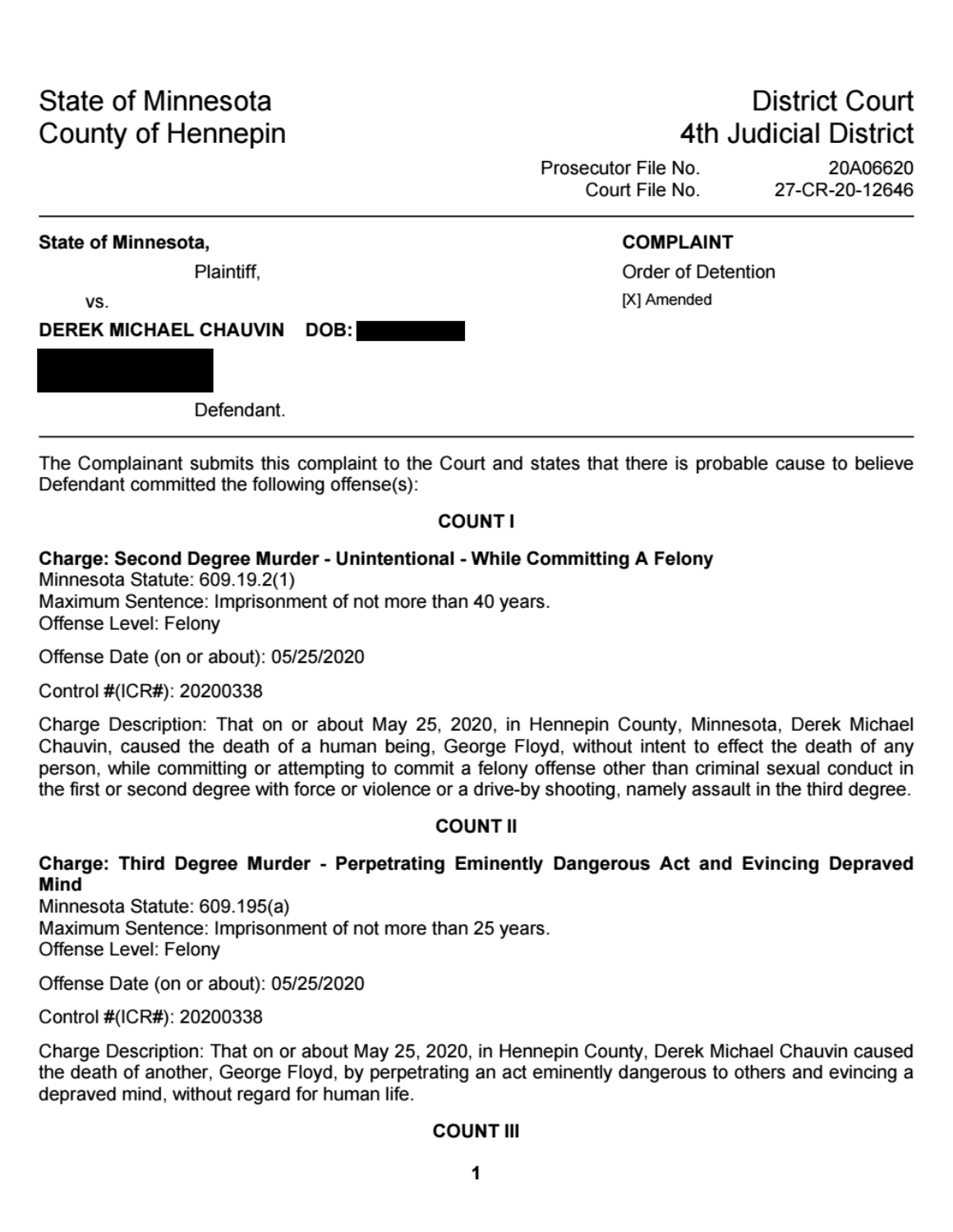#### **Charge: Second Degree Manslaughter - Culpable Negligence Creating Unreasonable Risk**

Minnesota Statute: 609.205(1) Maximum Sentence: Imprisonment of not more than 10 years, or payment of a fine of not more than \$20,000, or both. Offense Level: Felony

Offense Date (on or about): 05/25/2020

Control #(ICR#): 20200338

Charge Description: That on or about May 25, 2020, in Hennepin County, Minnesota, Derek Michael Chauvin caused the death of another, George Floyd, by his culpable negligence, creating an unreasonable risk and consciously took the chances of causing death or great bodily harm to another, George Floyd.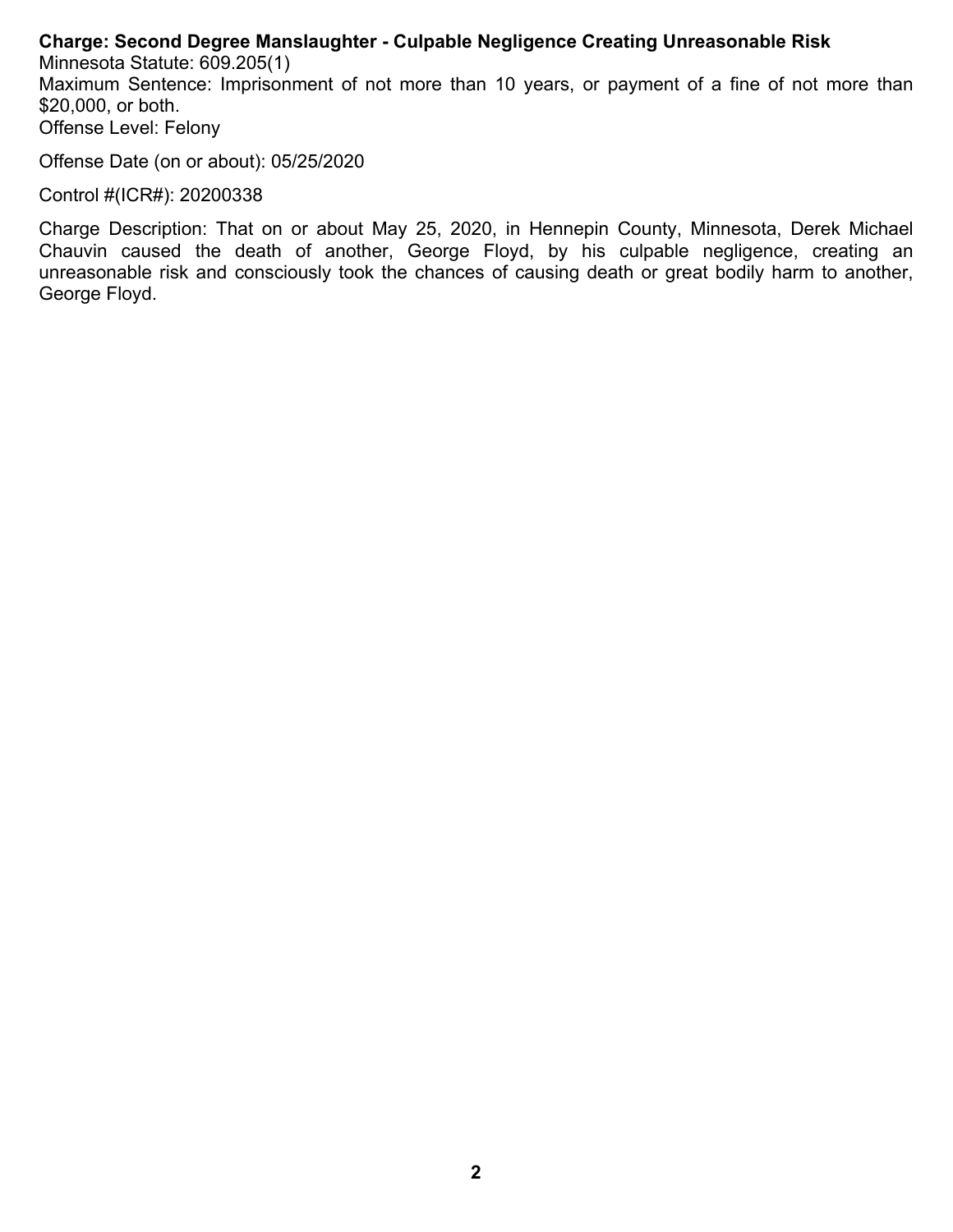#### **STATEMENT OF PROBABLE CAUSE**

On May 25, 2020, someone called 911 and reported that a man bought merchandise from Cup Foods at 3759 Chicago Avenue in Minneapolis, Hennepin County, Minnesota with a counterfeit \$20 bill. At 8:08 p.m.,Minneapolis Police Department (MPD) Officers Thomas Lane and J.A.Kueng arrived with their body worn cameras (BWCs) activated and running. The officers learned from store personnel that the man who passed the counterfeit \$20 was parked in a car around the corner from the store on 38th Street.

BWC video obtained by the Minnesota Bureau of Criminal Apprehension shows that the officers approached the car,Lane on the driver's side and Kueng on the passenger side. Three people were in the car; George Floyd was in the driver's seat, a known adult male was in the passenger seat and a known adult female was sitting in the backseat. As Officer Lane began speaking with Mr. Floyd, he pulled his gun out and pointed it at Mr. Floyd's open window and directed Mr. Floyd to show his hands. When Mr. Floyd put his hands on the steering wheel,Lane put his gun back in its holster.

While Officer Kueng was speaking with the front seat passenger, Officer Lane ordered Mr. Floyd out of the car, put his hands on Mr. Floyd, and pulled him out of the car. Officer Lane handcuffed Mr. Floyd.

Once handcuffed,Mr. Floyd walked with Officer Lane to the sidewalk and sat on the ground at Officer Lane's direction. When Mr. Floyd sat down he said "thank you man" and was calm. In a conversation that lasted just under two minutes,Officer Lang asked Mr. Floyd for his name and identification. Officer Lane asked Mr. Floyd if he was "on anything" and noted there was foam at the edges of his mouth. Officer Lane explained that he was arresting Mr. Lloyd for passing counterfeit currency.

At 8:14 p.m., Officers Kueng and Lanestood Mr. Floyd up and attempted to walk Mr. Floyd to their squad car. As the officers tried to put Mr. Floyd in their squad car, Mr. Floyd stiffened up and fell to the ground. Mr. Floyd told the officers that he was not resisting but he did not want to get in the back seat and was claustrophobic.

MPD Officers Derek Chauvin (the defendant) and Tou Thao then arrived in a separate squad car.

The officers made several attempts to get Mr. Floyd in the backseat of their squad car by pushing him from the driver's side. As the officers were trying to force Mr. Floyd in the backseat, Mr. Floyd repeatedly said that he could not breathe. Mr. Floyd did not voluntarily sit in the backseat and the officers physically struggled to try to get him in the backseat.

The defendantwenttothepassengersideandtriedtogetMr.FloydintothecarfromthatsideandLaneand Kuengassisted.

The defendant pulled Mr. Floyd out of the passenger side of the squad car at 8:19:38 p.m. and Mr. Floyd went to the ground face down and still handcuffed.Kueng held Mr. Floyd's back and Lane held his legs.The defendant placed his left knee in the area of Mr. Floyd's head and neck. Mr. Floyd said, "I can't breathe" multiple times and repeatedly said,"Mama" and "please," as well. At one point, Mr. Floyd said "I'm about to die." The defendant and the other two officers stayed in their positions.

One of theofficerssaid,"You are talking fine" to Mr.Floyd as he continued to move back and forth. Lane asked, "should we roll him on his side?" and the defendant said,"No, staying put where we got him." Officer Lane said," I am worried about excited delirium or whatever." The defendant said,"That's why we have him on his stomach." The defendant and Kueng held Mr. Floyd's right hand up. None of the three officers moved from their positions.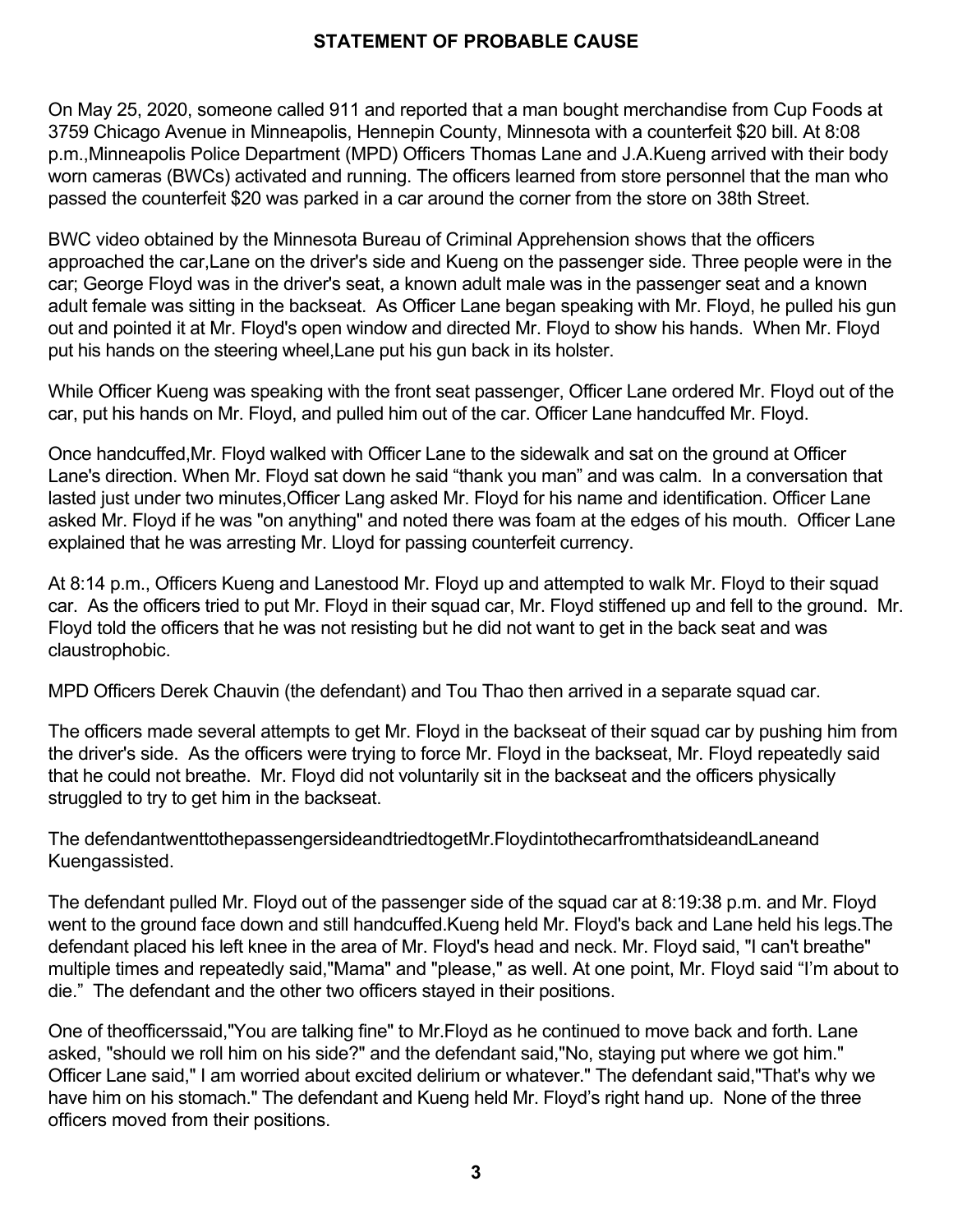While Mr. Floyd showed slight movements, his movements and sounds decreased until at 8:24:24, Mr. Floyd stopped moving. At 8:25:31 the video appears to show Mr. Floyd ceasing to breathe or speak. Lane said, "want to roll him on his side." Kueng checked Mr. Floyd's right wrist for a pulse and said, "I couldn't find one." None of the officers moved from their positions.

At 8:27:24, the defendant removed his knee from Mr. Floyd's neck. An ambulance and emergency medical personnel arrived, the officers placed Mr. Floyd on a gurney, and the ambulance left the scene. Mr. Floyd was pronounced dead at Hennepin County MedicalCenter.

TheHennepinCountyMedicalExaminer(ME)conductedMr.Floyd'sautopsyonMay26,2020. While the ME did not observe physical findings supportive of mechanical asphyxia, the ME opines that Mr. Floyd died from cardiopulmonary arrest while being restrained by law enforcement officers. The autopsy revealed that Mr. Floyd had arteriosclerotic and hypertensive heart disease, and toxicology testing revealed the presence of fentanyl and evidence of recent methamphetamine use. The ME opined that the effects of the officers' restraint of Mr. Floyd, his underlying health conditions, and the presence of the drugs contributed to his death. The ME listed the cause of death as "[c]ardiopulmonary arrest complicating law enforcement subdual, restraint, and neck compression," and concluded the manner of death was homicide.

The defendant and Officers Lange and Kueng subdued Mr. Floyd prone to the ground in this manner for nearly 9 minutes. During this time, Mr. Floyd repeatedly stated he could not breathe and his physical condition continued to deteriorate such that force was no longer necessary to control him. The defendant had his knee on Mr.Floyd's neck for 8 minutes and 46 seconds in total. Two minutes and 53 seconds of this was after Mr. Floyd was non-responsive.Police are trained that this type of restraint with a subject in a prone position is inherently dangerous. Officer Chauvin's restraint of Mr. Floyd in this manner for a prolonged period was a substantial causal factor in Mr. Floyd losing consciousness, constituting substantial bodily harm, and Mr. Floyd's death as well.

Defendant is in custody.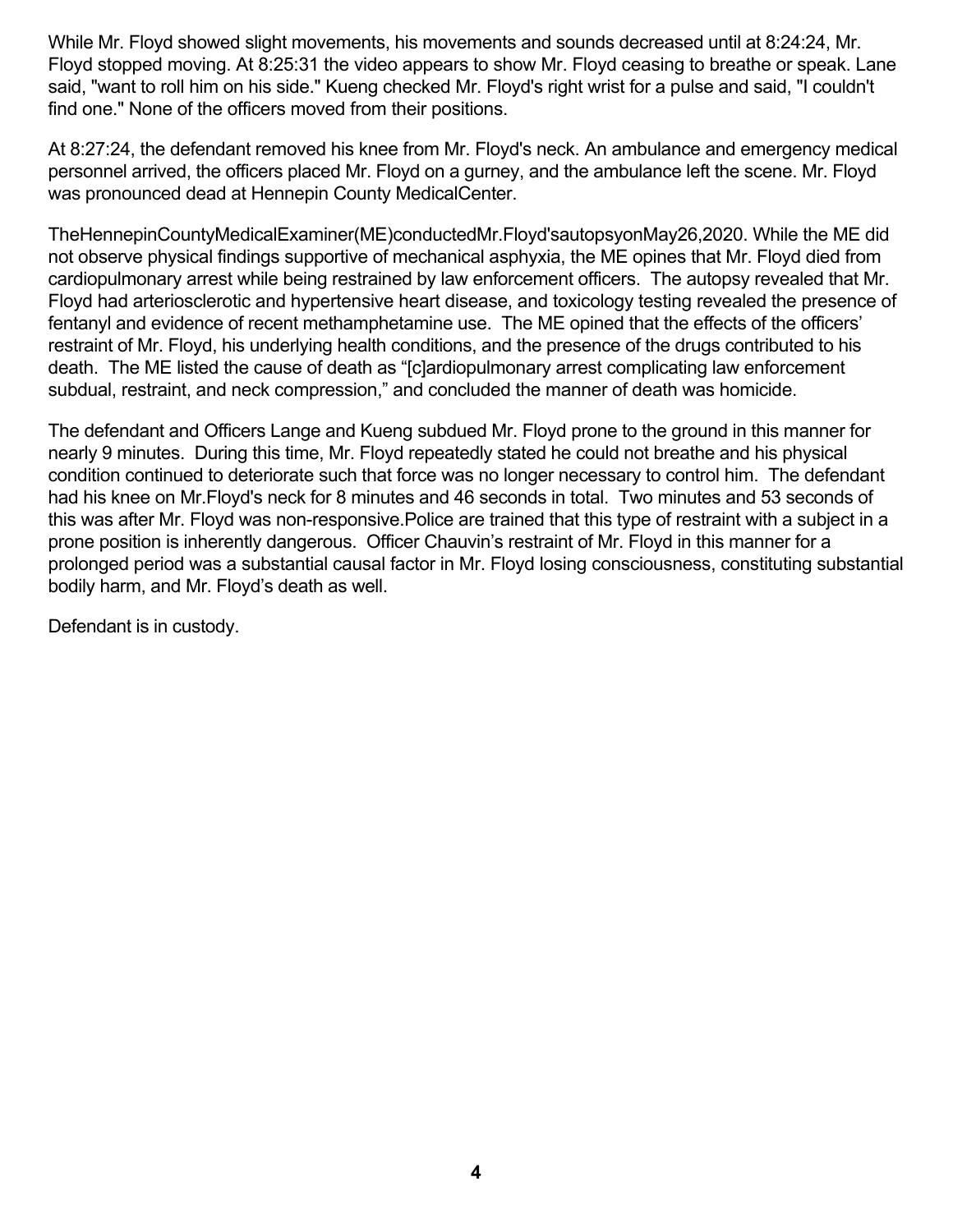#### **SIGNATURES AND APPROVALS**

Complainant requests that Defendant, subject to bail or conditions of release, be: (1) arrested or that other lawful steps be taken to obtain Defendant's appearance in court; or (2) detained, if already in custody, pending further proceedings; and that said Defendant otherwise be dealt with according to law.

Complainant declares under penalty of perjury that everything stated in this document is true and correct. Minn. Stat. § 358.116; Minn. R. Crim. P. 2.01, subds. 1, 2.

**Complainant** James D. Reyerson **Electronically Signed:** Special Agent 1430 Maryland Avenue E St. Paul, MN 55106 Badge: 1385

06/03/2020 01:04 PM Ramsey County, Minnesota

Being authorized to prosecute the offenses charged, I approve this complaint.

| <b>Prosecuting Attorney</b> | <b>Matthew Frank</b><br><b>Assistant Attorney General</b> |  |  |  |
|-----------------------------|-----------------------------------------------------------|--|--|--|
|                             | 445 Minnesota Street<br><b>Suite 1400</b>                 |  |  |  |
|                             | St. Paul, MN 55101<br>$(651)$ 297-1075                    |  |  |  |

**Electronically Signed:** 06/03/2020 11:42 AM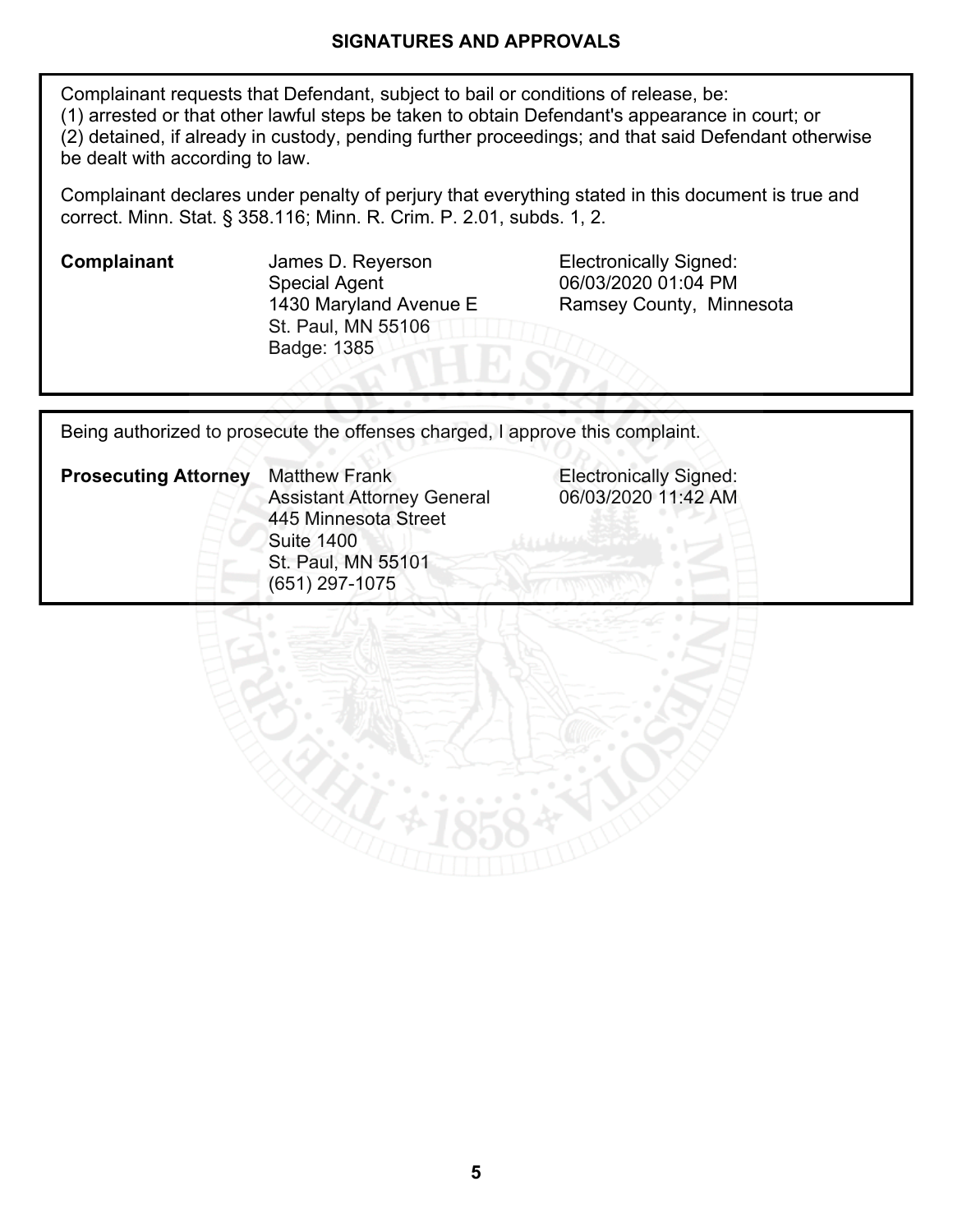#### **FINDING OF PROBABLE CAUSE**

From the above sworn facts, and any supporting affidavits or supplemental sworn testimony, I, the Issuing Officer, have determined that probable cause exists to support, subject to bail or conditions of release where applicable, Defendant's arrest or other lawful steps be taken to obtain Defendant's appearance in court, or Defendant's detention, if already in custody, pending further proceedings. Defendant is therefore charged with the above-stated offense(s).

|                                                                                                                                                                                                                                                                                                                                                                                                                                                                                                                           |                                                        | <b>SUMMONS</b>            |                                            |    |       |
|---------------------------------------------------------------------------------------------------------------------------------------------------------------------------------------------------------------------------------------------------------------------------------------------------------------------------------------------------------------------------------------------------------------------------------------------------------------------------------------------------------------------------|--------------------------------------------------------|---------------------------|--------------------------------------------|----|-------|
| THEREFORE YOU, THE DEFENDANT, ARE SUMMONED to appear on ________ ___, _____<br>before the above-named court at the address listed on the attached court summons to answer this complaint.                                                                                                                                                                                                                                                                                                                                 |                                                        |                           |                                            | at | AM/PM |
| IF YOU FAIL TO APPEAR in response to this SUMMONS, a WARRANT FOR YOUR ARREST shall be issued.                                                                                                                                                                                                                                                                                                                                                                                                                             |                                                        |                           |                                            |    |       |
|                                                                                                                                                                                                                                                                                                                                                                                                                                                                                                                           |                                                        | <b>WARRANT</b>            |                                            |    |       |
| To the Sheriff of the above-named county; or other person authorized to execute this warrant: I order, in the name of the State<br>of Minnesota, that the Defendant be apprehended and arrested without delay and brought promptly before the court (if in<br>session), and if not, before a Judge or Judicial Officer of such court without unnecessary delay, and in any event not later than<br>36 hours after the arrest or as soon as such Judge or Judicial Officer is available to be dealt with according to law. |                                                        |                           |                                            |    |       |
| <b>Execute in MN Only</b>                                                                                                                                                                                                                                                                                                                                                                                                                                                                                                 |                                                        | <b>Execute Nationwide</b> | <b>Execute in Border States</b>            |    |       |
|                                                                                                                                                                                                                                                                                                                                                                                                                                                                                                                           | X                                                      | <b>ORDER OF DETENTION</b> |                                            |    |       |
| Since the Defendant is already in custody, I order, subject to bail or conditions of release, that the Defendant continue to be<br>detained pending further proceedings.                                                                                                                                                                                                                                                                                                                                                  |                                                        |                           |                                            |    |       |
| Bail: \$1,000,000.00<br><b>Conditions of Release:</b>                                                                                                                                                                                                                                                                                                                                                                                                                                                                     |                                                        |                           |                                            |    |       |
| This complaint, duly subscribed and sworn to or signed under penalty of perjury, is issued by the undersigned Judicial Officer<br>as of the following date: June 3, 2020.                                                                                                                                                                                                                                                                                                                                                 |                                                        |                           |                                            |    |       |
| <b>Judicial Officer</b>                                                                                                                                                                                                                                                                                                                                                                                                                                                                                                   | Luis Bartolomei<br><b>District Court Judge</b>         |                           | Electronically Signed: 06/03/2020 01:27 PM |    |       |
| Sworn testimony has been given before the Judicial Officer by the following witnesses:                                                                                                                                                                                                                                                                                                                                                                                                                                    |                                                        |                           |                                            |    |       |
|                                                                                                                                                                                                                                                                                                                                                                                                                                                                                                                           | <b>COUNTY OF HENNEPIN</b><br><b>STATE OF MINNESOTA</b> |                           |                                            |    |       |

### **State of Minnesota**

**Plaintiff** 

vs.

## **Derek Michael Chauvin**

**Defendant** 

*LAW ENFORCEMENT OFFICER RETURN OF SERVICE I hereby Certify and Return that I have served a copy of this Order of Detention upon the Defendant herein named.*

Signature of Authorized Service Agent: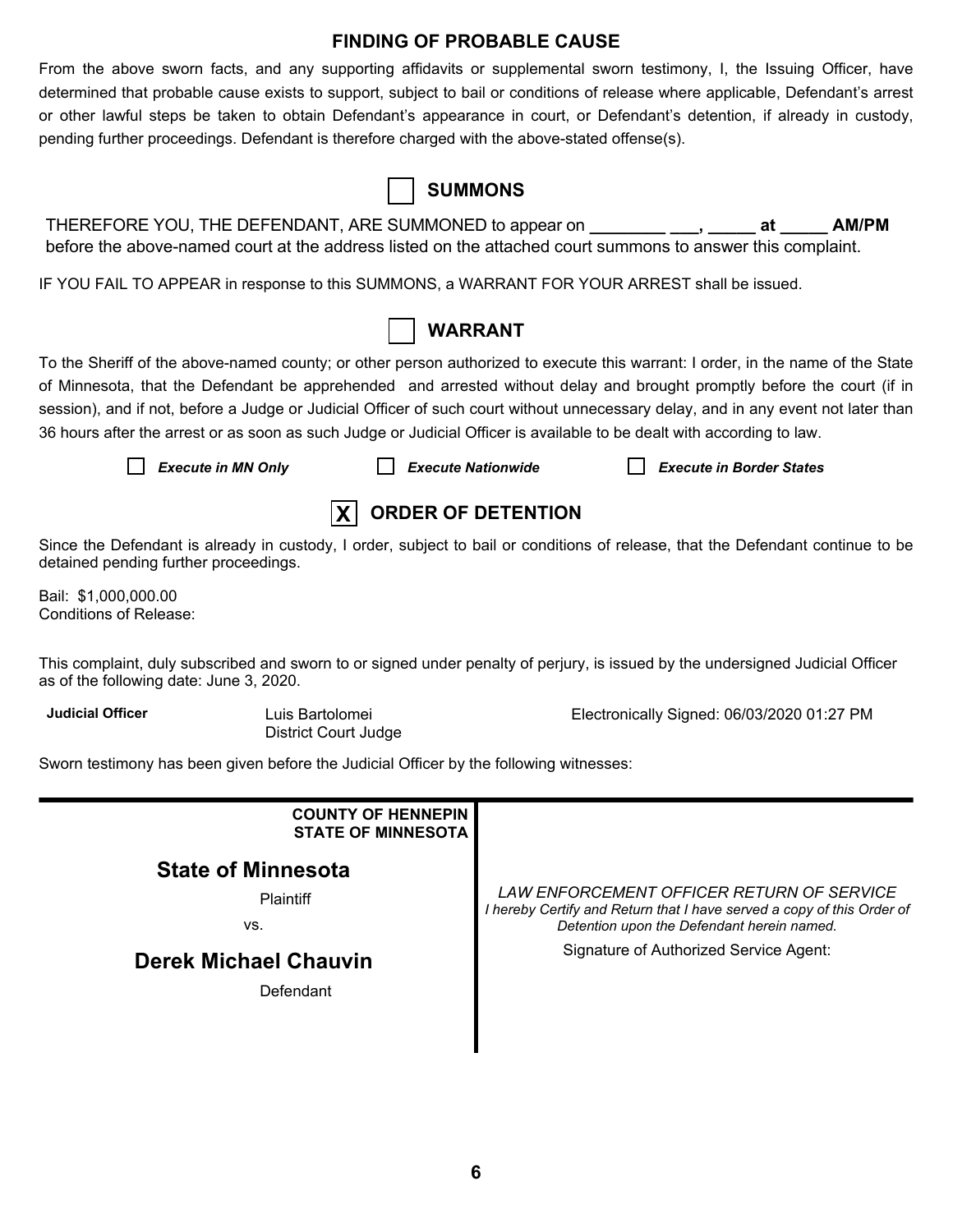### **DEFENDANT FACT SHEET**

| Name:                                                    | Derek Michael Chauvin                   |
|----------------------------------------------------------|-----------------------------------------|
| DOB:                                                     | 03/19/1976                              |
| <b>Address:</b>                                          | 7517 17th Street N<br>Oakdale, MN 55128 |
| Alias Names/DOB:                                         |                                         |
| SID:                                                     | MN20CE0972                              |
| Height:                                                  |                                         |
| Weight:                                                  |                                         |
| <b>Eye Color:</b>                                        |                                         |
| <b>Hair Color:</b>                                       |                                         |
| Gender:                                                  | MALE                                    |
| Race:                                                    |                                         |
| <b>Fingerprints Required per Statute:</b>                | Yes                                     |
| <b>Fingerprint match to Criminal History Record: Yes</b> |                                         |
| Driver's License #:                                      |                                         |
| <b>Alcohol Concentration:</b>                            |                                         |